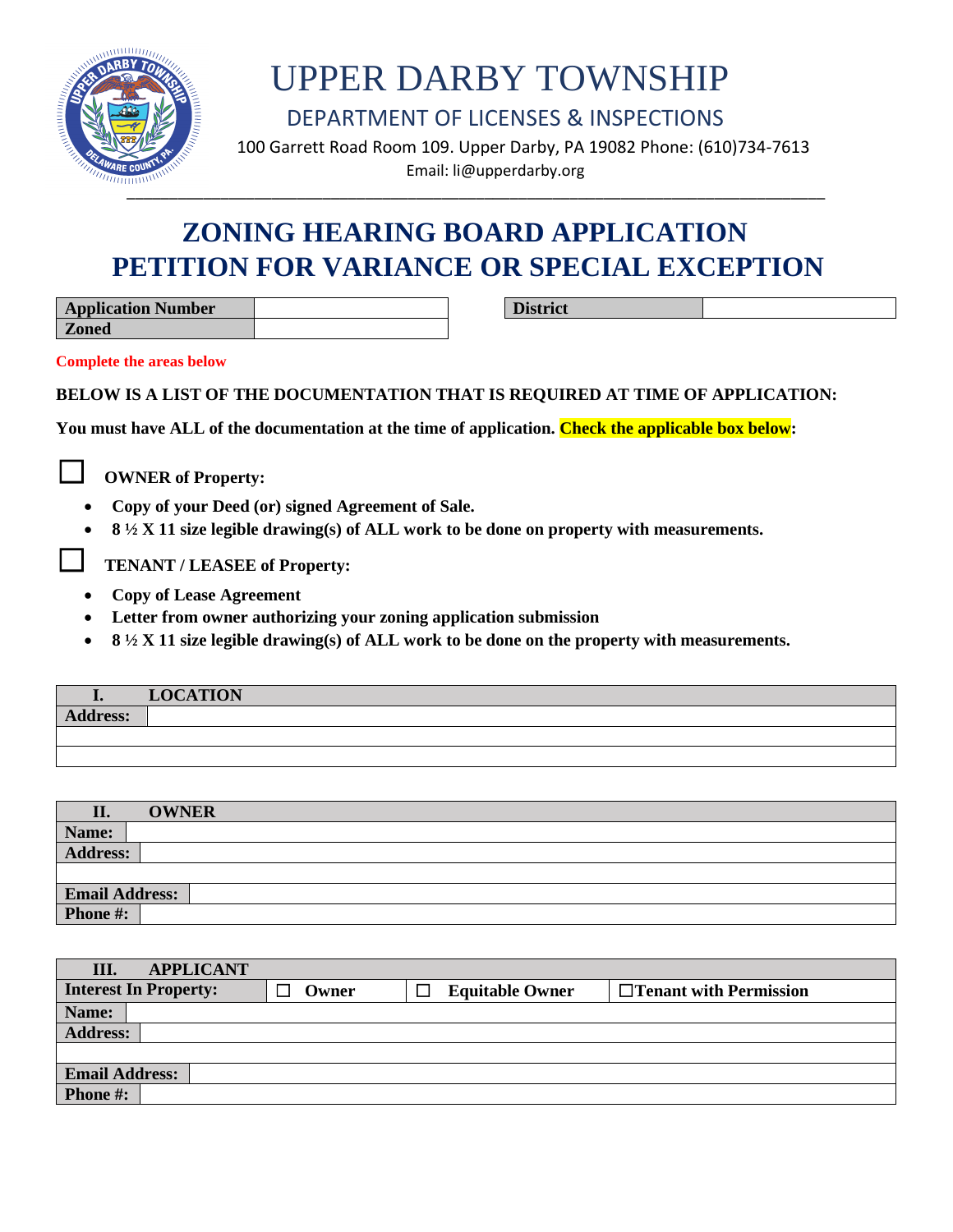

#### DEPARTMENT OF LICENSES & INSPECTIONS

100 Garrett Road Room 109. Upper Darby, PA 19082 Phone: (610)734-7613

Email: li@upperdarby.org

| <b>ATTORNEY</b><br>IV. |  |
|------------------------|--|
| Name:                  |  |
| <b>Address:</b>        |  |
|                        |  |
| <b>Email Address:</b>  |  |
| Phone #:               |  |

| <b>RELIEF REQUESTED</b><br>V. |                                        |                  |                    |                    |                  |
|-------------------------------|----------------------------------------|------------------|--------------------|--------------------|------------------|
| $\Box$ Use Variance           | $\Box$ Dimensional                     | $\Box$ Special   | $\Box$ Conditional | □<br><b>Appeal</b> | <b>Challenge</b> |
|                               | <b>Variance</b>                        | <b>Exception</b> | <b>Use</b>         |                    |                  |
| <b>Code Section</b>           | <b>Explain Zoning Relief Requested</b> |                  |                    |                    |                  |
|                               |                                        |                  |                    |                    |                  |
|                               |                                        |                  |                    |                    |                  |
|                               |                                        |                  |                    |                    |                  |
|                               |                                        |                  |                    |                    |                  |
|                               |                                        |                  |                    |                    |                  |
|                               |                                        |                  |                    |                    |                  |

#### **ZONING RELIEF REQUESTED CONTINUED On a separate sheet of paper, please describe all of the following items:**

- 1. Briefly describe the property (*e.g. size of lot, dimensions, etc*), and the location (*e.g. nearby intersections, landmarks, etc*.) involved in the application.
- *2.* Describe the present use of the property (e.g. residential, retail, office, etc.), including existing improvements (*e.g. House, garage, and shed; or office and parking lot).*
- 3. Describe the proposed improvements, additions, or change(s) of use. For physical changes to the lot or structures, indicate the size of proposed improvements, materials to be used, and general construction to be carried out. Attach plan or sketch for illustration
- 4. Is the proposed change consistent with the character and type of development surrounding the location for which the request is made? Explain.
- 5. For any new expanded use (or use variance), describe how the property is suitable for the desired use. If the use of the property is not changing, write "N/A."
- 6. Will the proposed change impact traffic or parking in the surrounding area? Was a traffic study performed? Explain.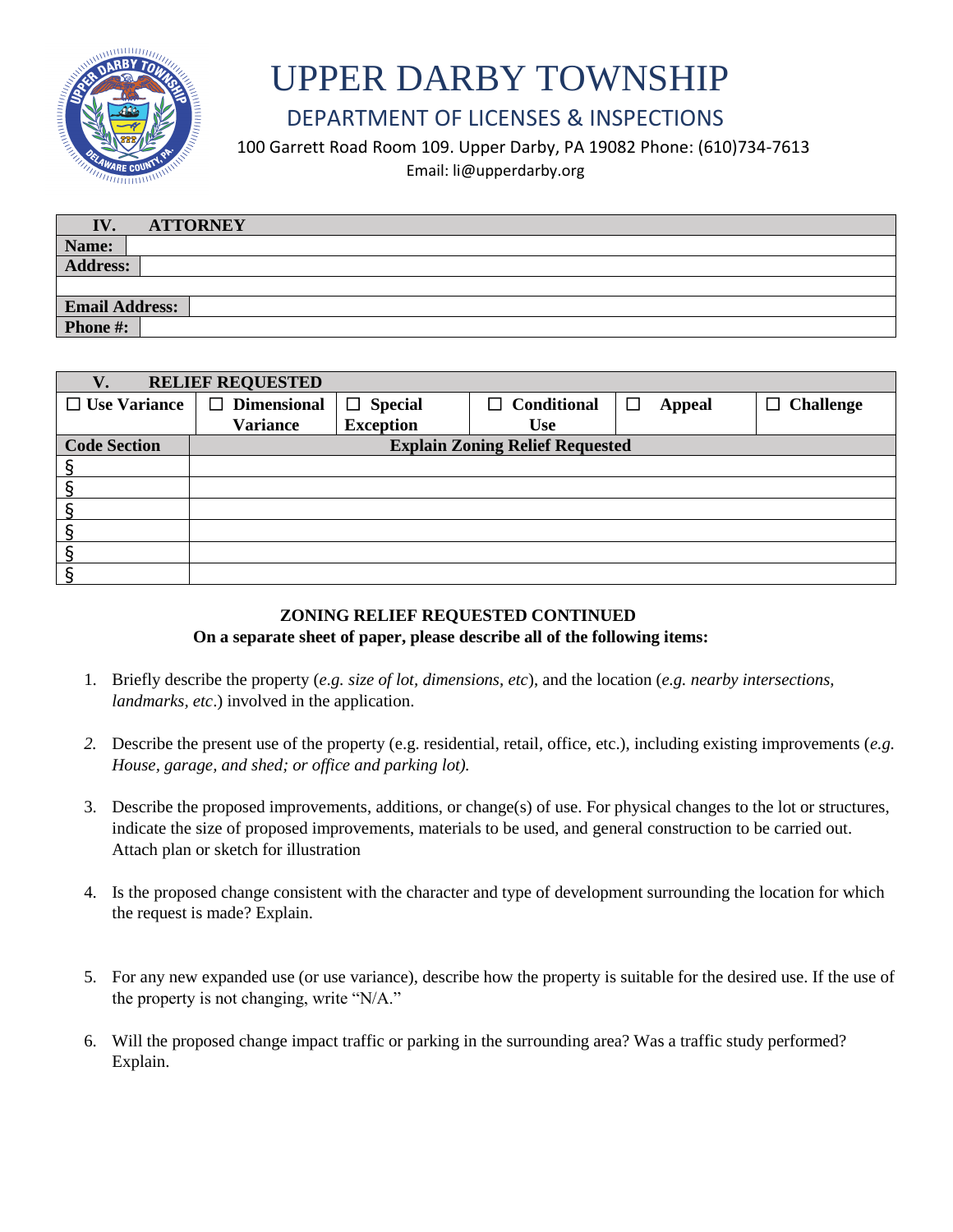

#### DEPARTMENT OF LICENSES & INSPECTIONS

100 Garrett Road Room 109. Upper Darby, PA 19082 Phone: (610)734-7613

Email: li@upperdarby.org

- 7. For any request for a dimensional variance, describe the physical (non-economic) circumstances or conditions (e.g. irregular lot size or shape) peculiar to the property that require zoning relief to enable reasonable use of the property. If a variance is not requested, write "N/A."
- 8. Describe why the propped variance represents the minimum relief necessary for reasonable use of the property. If a variance is not requested, write "N/A."

#### **FEE SCHEDULE**

| Signs:                                                      | \$700.00 for up to 2 reliefs                               |
|-------------------------------------------------------------|------------------------------------------------------------|
| Variances or Special Exceptions (except as otherwise set    | Residential: \$550.00 for up to 2 reliefs;                 |
| forth herein)                                               | Commercial: \$700.00 for up to 2 reliefs                   |
| More than two types of relief: for each additional type of  | \$100.00                                                   |
| relief                                                      |                                                            |
| Variances for Private Swimming Pools, Fences, Decks,        | \$350.00 for up to two reliefs                             |
| Patios and Sheds                                            |                                                            |
| All other appeals                                           | \$550.00                                                   |
| Subdivisions ? Where the property is being subdivided into  | 3 to 5 units: \$300.00.                                    |
| or contains more than two units the applicant shall pay the | 6 to 10 units: \$400.00.                                   |
| following fee in addition to fees for relief required by    | 11 to 20 units: \$500.00.                                  |
| either residential or commercial variances or special       | 21 or more units: \$500.00 plus \$20.00 per each unit over |
| exceptions                                                  | 20.                                                        |

#### **Zoning application fee is NONREFUNDABLE. Check or Money order only payable to Upper Darby Township**

**FEE \$ CHECK NUMBER**

#### **Submit documentation, questions, or concerns to:**

#### **Pam Marino at (610) 734 – 7613 Ext 1141 or by email: pamj@upperdarby.org**

| <b>Print Full Name</b> | <b>Signature of Petitioner</b> | Date |
|------------------------|--------------------------------|------|
|                        |                                |      |

#### **COMPLETE THE NEXT & FINAL PAGE**